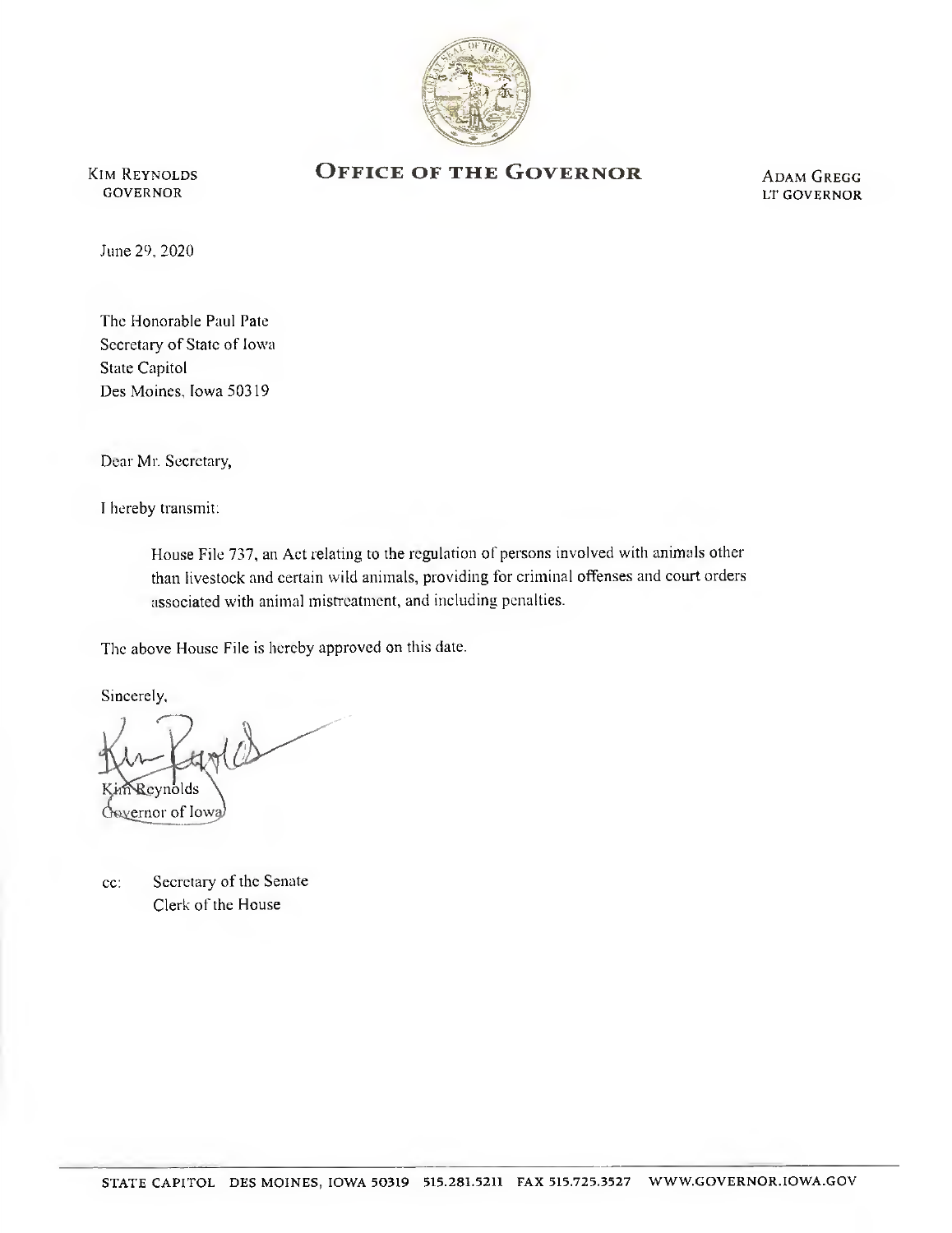

House File 737

## AN ACT

RELATING TO THE REGULATION OF PERSONS INVOLVED WITH ANIMALS OTHER THAN LIVESTOCK AND CERTAIN WILD ANIMALS, PROVIDING FOR CRIMINAL OFFENSES AND COURT ORDERS ASSOCIATED WITH ANIMAL MISTREATMENT, AND INCLUDING PENALTIES.

BE IT ENACTED BY THE GENERAL ASSEMBLY OF THE STATE OF IOWA:

Section 1. NEW SECTION. 351.45 Tampering with a rabies vaccination tag — penalties.

1. A person commits the offense of tampering with a rabies vaccination tag if all of the following apply:

a, The person knowingly removes, damages, or destroys a rabies vaccination tag as described in section 351.35.

b, The rabies vaccination tag is attached to a collar worn by a dog, including as provided in sections 351.25 and 351.26.

2. a. For a first conviction, the person is guilty of a simple misdemeanor.

b. For a second or subsequent conviction, the person is guilty of a serious misdemeanor.

3. This section shall not apply to an act taken by any of the following:

a. The owner of the dog, an agent of the owner, or a person authorized to take action by the owner.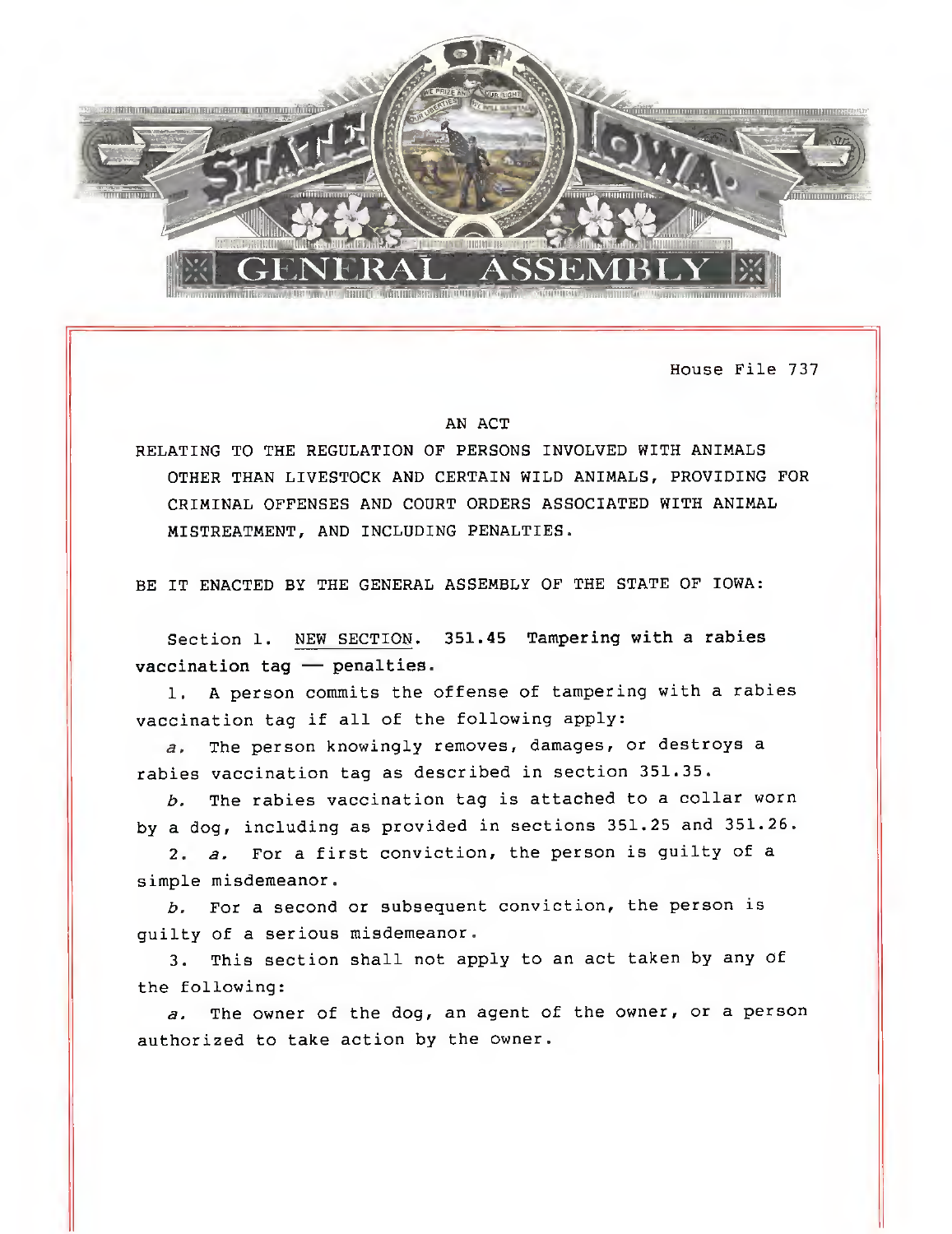b. A peace officer as defined in section 801.4.

 $c.$  A veterinarian licensed as provided in chapter 169.

d, An animal shelter or pound as defined in section 162.2.

Sec. 2. NEW SECTION. 351.46 Tampering with an electronic handling device — penalties.

1. A person commits the offense of tampering with an electronic handling device if all of the following apply:

a, The person knowingly removes, disables, or destroys an electric device designed and used to maintain custody or control of the dog or modify the dog's behavior.

b. The electronic device is attached to or worn by the dog or attached to an item worn by the dog, including but not limited to a collar, harness, or vest.

2. a. For a first conviction, the person is guilty of a simple misdemeanor.

 $b.$  For a second or subsequent conviction, the person is guilty of a serious misdemeanor.

3. This section shall not apply to an act taken by any of the following:

a. The owner of the dog, an agent of the owner, or a person authorized to take action by the owner.

b. A peace officer as defined in section 801.4.

 $c.$  A veterinarian licensed as provided in chapter 169.

d, An animal shelter or pound as defined in section 162.2.

Sec. 3. Section 717B.1, subsection 1, Code 2020, is amended by adding the following new paragraph:

NEW PARAGRAPH. Ob. Preserve whitetail as defined in section 484C.1.  $-$ 

Sec. 4. Section 717B.1, Code 2020, is amended by adding the following new subsections:

NEW SUBSECTION. 2A. "Animal mistreatment" means an act described as animal abuse as provided in section 717B.2, animal neglect as provided in section 717B.3, animal torture as provided in section 717B.3A, abandonment of a cat or dog as provided in section 717B.8, or injury to or interference with a police service dog as provided in section 717B.9.

NEW SUBSECTION. 3A. "Commercial establishment" means a commercial establishment as defined in section 162.2 that is operating under a valid authorization issued or renewed under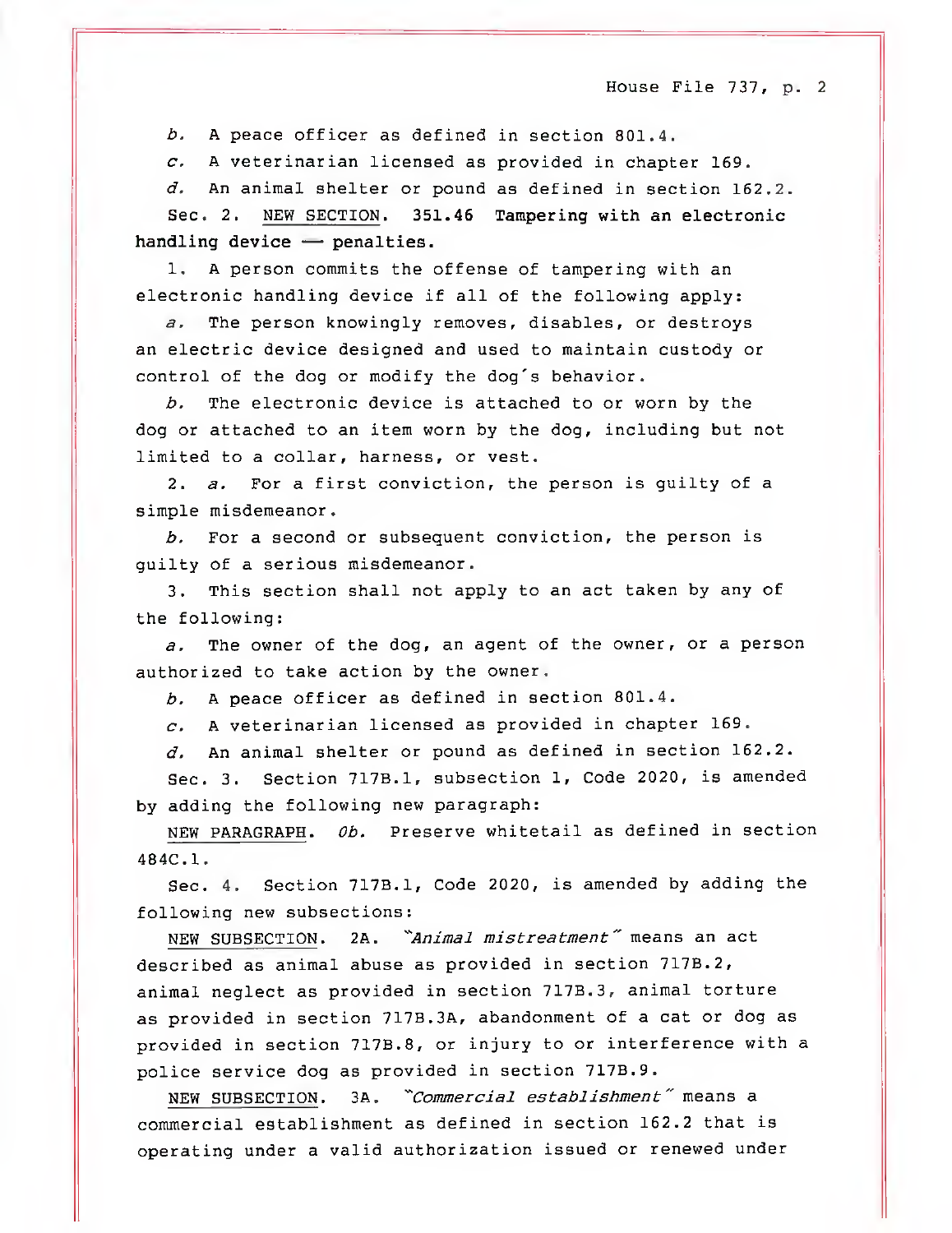section 162.2A.

NEW SUBSECTION. 3B. a. "Convicted" means the entry of a judgment of conviction under chapter 901 or adjudicated delinquent for an act which is an indictable offense in this state or in another state under chapter 232.

b. "Convicted" does not mean a plea, sentence, adjudication, deferred sentence, or deferred judgment which has been reversed or otherwise set aside.

NEW SUBSECTION. 3C. "Department" means the department of agriculture and land stewardship.

NEW SUBSECTION. 4A. "Euthanasia" means the same as defined in section 162.2.

NEW SUBSECTION. 4B. "Injury" means an animal's disfigurement; the impairment of an animal's health; or an impairment to the functioning of an animal's limb or organ, including physical damage or harm to an animal's muscle, tissue, organs, bones, hide, or skin.

NEW SUBSECTION. 8A. "Serious injury" means an injury that constitutes an animal's protracted or permanent disfigurement, the protracted or permanent impairment of an animal's health, the protracted or permanent impairment of the functioning of an animal's limb or organ, or the loss of an animal's limb or organ.

NEW SUBSECTION. 10. "Veterinarian" means a veterinarian licensed pursuant to chapter 169 who practices veterinary medicine in this state.

Sec. 5. Section 717B.2, Code 2020, is amended to read as follows:

717B.2 Animal mistreatment — animal abuse — penalties.

1. A person is guilty of animal abuse if the person intentionally injures, maims, disfigures, or destroys an animal owned by another person, in any manner, including intentionally poisoning the animal commits animal abuse when the person intentionally, knowingly, or recklessly acts to inflict injury, serious injury, or death on an animal by force, violence, or poisoning. A person-guilty of animal abuse is guilty of an aggravated misdemeanor.

2. This section shall not apply to any of the following: 1. A person acting with the consent of the person owning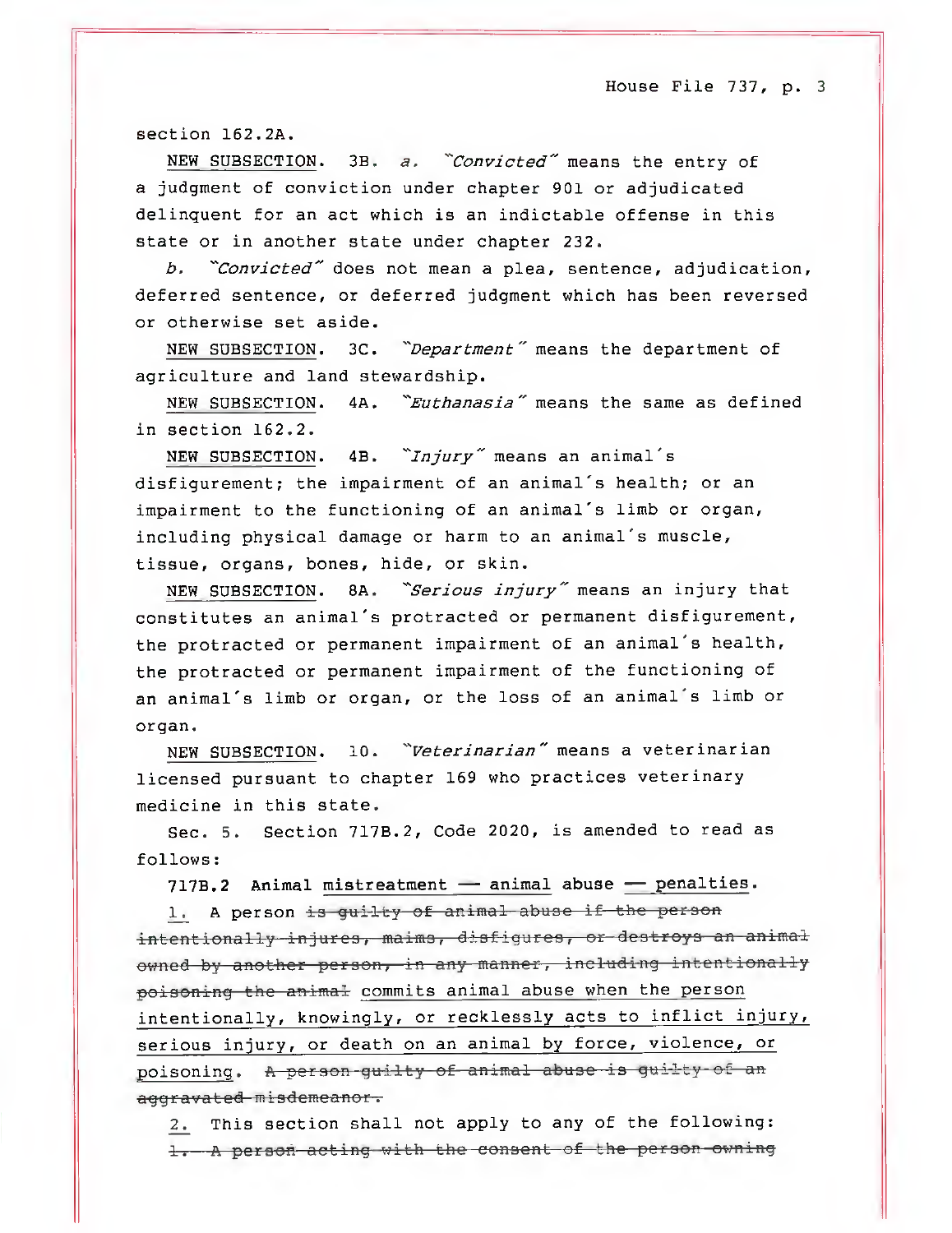the animal, unless the action constitutes animal neglect as provided in section 717B.3.

a, An owner of the animal, or a person acting with the consent of the owner, who euthanizes an animal in a reasonable manner, if at the time of the euthanasia, the animal is in a state of permanent pain or suffering.

 $\frac{2}{x}$  b. A person acting to carry out an order issued by a court.

 $3. c. A \pm$ eensed veterinarian practicing veterinary medicine as provided in chapter 169.

 $4- d.$  A person acting in order to carry out another provision of law which allows the conduct.

 $\frac{1}{2}$  e. A person taking, hunting, trapping, or fishing for a wild animal as provided in chapter 481A.

 $f$ . A person acting to protect the person's property from a wild animal as defined in section 481A.1.

 $7.99.$  A person acting to protect a person from injury or death caused by a wild animal as defined in section 481A.1.

 $8 - h$ . A person reasonably acting to protect the person's property from damage caused by an unconfined animal.

 $\theta$ . *i.* A person reasonably acting to protect a person from injury or death caused by an unconfined animal.

 $10.$  j. A local authority reasonably acting to destroy an animal, if at the time of the destruction, the owner of the animal is absent or unable to care for the animal, and the animal is permanently distressed by disease or injury to a degree that would result in severe and prolonged suffering.

11. k. A research facility, as defined in section 162.2, provided that if the research facility has been issued or renewed a valid authorization by the department pursuant to chapter 162, and performs functions within the scope of accepted practices and disciplines associated with the research facility.

1, An act required to be carried out by a commercial establishment to care for an animal in its possession or under its control as described in section 162.10A, subsection 1, provided that the commercial establishment complies with applicable standard of care requirements pursuant to subsections 1 and 2 of that section.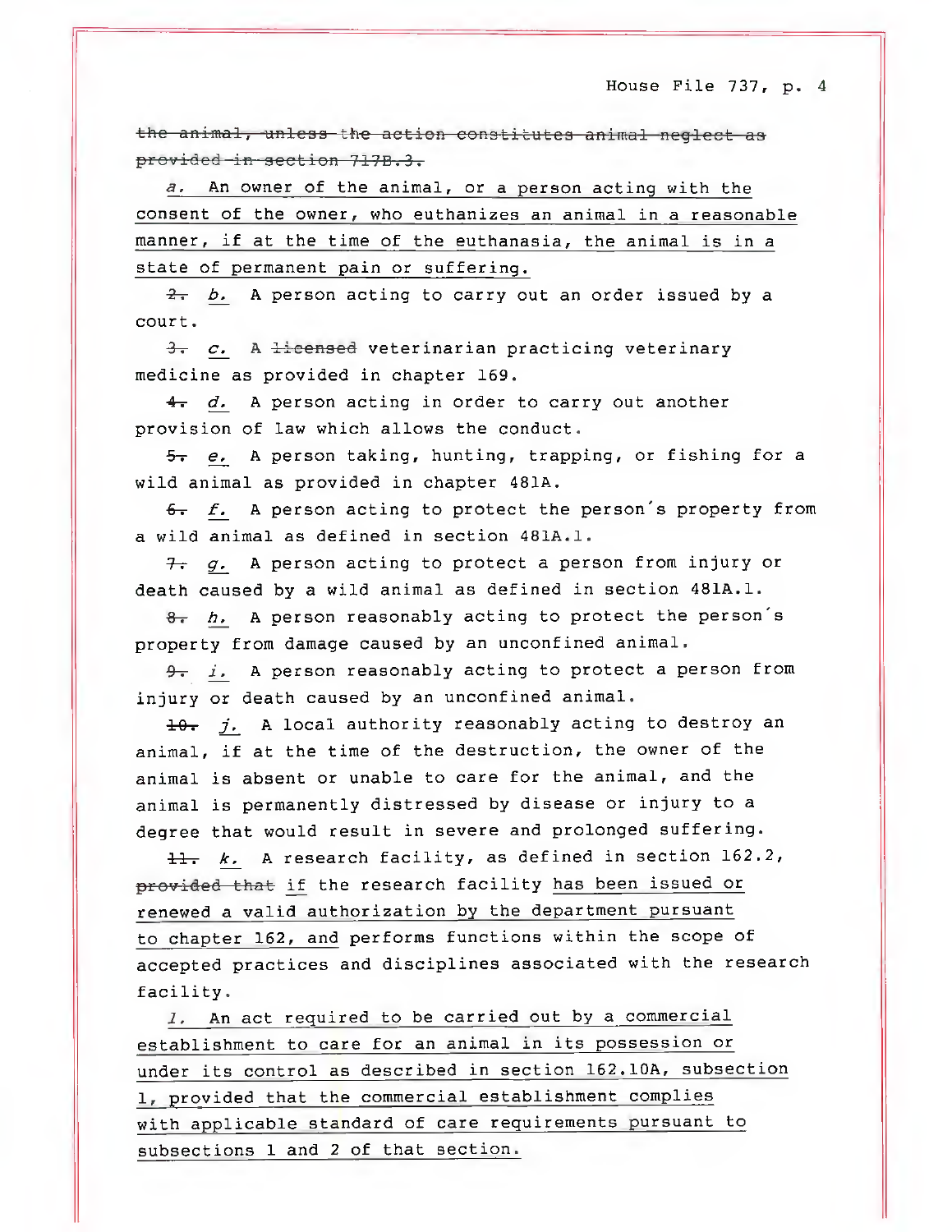3. A person who commits animal abuse that causes injury, other than serious injury or death, to an animal is guilty of a serious misdemeanor.

4. A person who commits animal abuse that causes serious injury or death to an animal is guilty of an aggravated misdemeanor.

5. Notwithstanding subsection 4, a person who commits animal abuse that causes serious injury or death to an animal is guilty of a class "D" felony if the person has previously been convicted of committing animal abuse pursuant to this section, animal neglect punishable as a serious misdemeanor or aggravated misdemeanor pursuant to section 717B.3, animal torture pursuant to section 717B.3A, injury to or interference with a police service dog pursuant to section 717B.9, bestiality pursuant to section 717C.1, or an act involving a contest event prohibited in section 717D.2.

Sec. 6. Section 717B.3, Code 2020, is amended to read as follows:

717B.3 Animal mistreatment — animal neglect — penalties.

1. A person who impounds or commits animal neglect when the person owns or has custody of an animal, confines, in any place, an that animal, is guilty of animal neglect if the person does any of the following:

a. Fails and fails to supply the animal during confinement with a sufficient quantity of food or water. provide the animal with any of the following conditions for the animal's welfare:

a. Access to food in an amount and quality reasonably sufficient to satisfy the animal's basic nutrition level to the extent that the animal's health or life is endangered.

b. Fails to provide a confined dog or cat with adequate shelter Access to a supply of potable water in an amount reasonably sufficient to satisfy the animal's basic hydration level to the extent that the animal's health or life is endangered. Access to snow or ice does not satisfy this requirement.

c. Tortures, deprives of necessary sustenance, mutilates, beats, or kills an animal by any means which causes unjustified pain, distress, or suffering Sanitary conditions free from excessive animal waste or the overcrowding of animals to the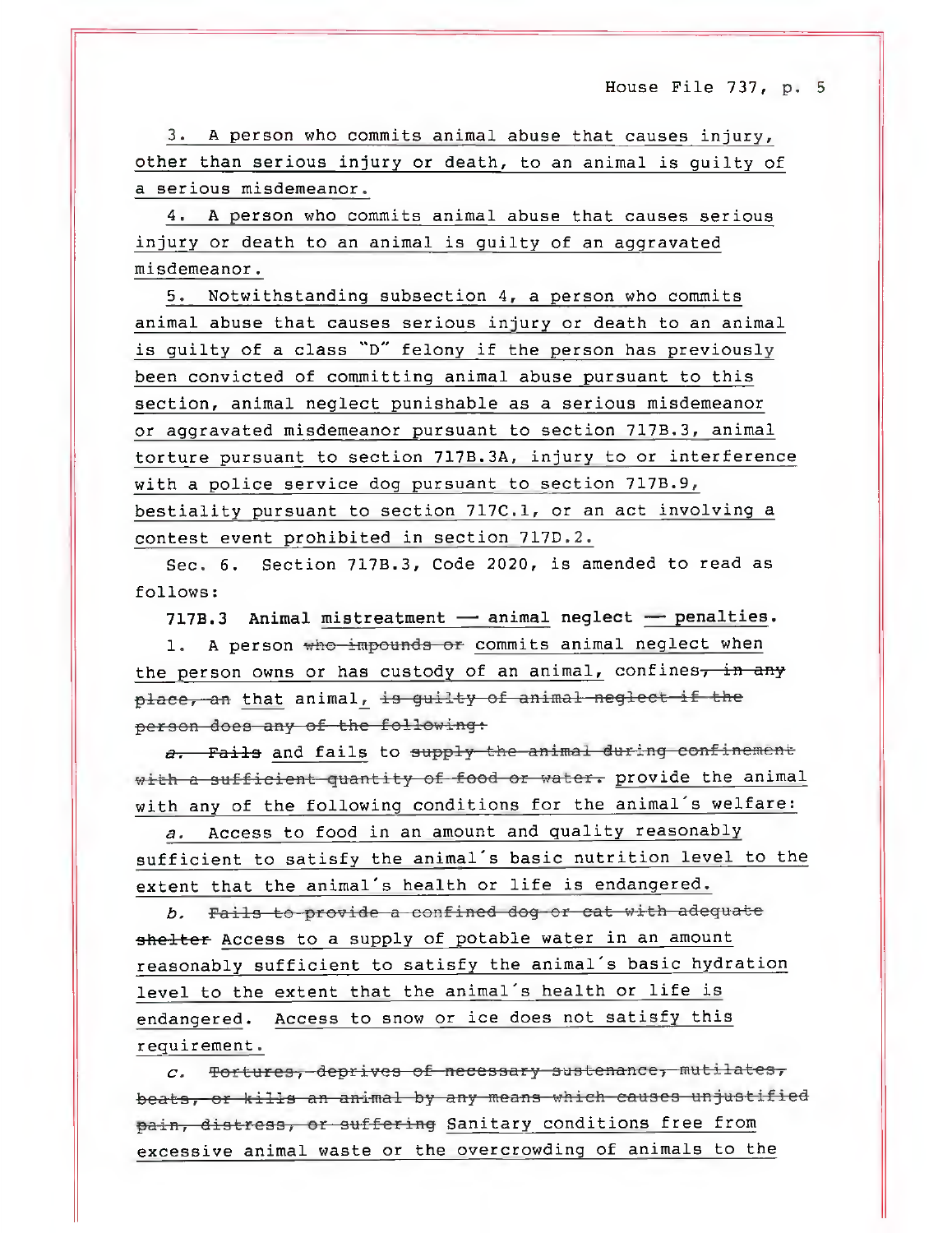extent that the animal's health or life is endangered.

d. Ventilated shelter reasonably sufficient to provide adequate protection from the elements and weather conditions suitable for the age, species, and physical condition of the animal so as to maintain the animal in a state of good health to the extent that the animal's health or life is endangered. The shelter must protect the animal from wind, rain, snow, or sun and have adequate bedding to provide reasonable protection against cold and dampness. A shelter may include a residence, garage, barn, shed, or doghouse.

e. Grooming, to the extent it is reasonably necessary to prevent adverse health effects or suffering.

 $f.$  Veterinary care deemed necessary by a reasonably prudent person to relieve an animal's distress from any of the following:

(1) A condition caused by failing to provide for the animal's welfare as described in this subsection.

(2) An injury or illness suffered by the animal causing the animal to suffer prolonged pain and suffering.

2. This section does not apply to a any of the following:

a. A person issued or renewed an authorization to operate a commercial establishment, or a person acting under the direction or supervision of that person, if all of the following apply:

(1) The animal, as described in subsection 1, was maintained as part of the commercial establishment's operation.

(2) In providing conditions for the welfare of the animal, as described in subsection 1, the person complied with the standard of care requirements provided in section 162.10A, subsection 1, including any applicable rules adopted by the department applying to any of the following:

(a) A state licensee or registrant operating pursuant to section 162.10A, subsection 2, paragraph  $a^{\infty}$  or  $b^{\infty}$ .

(b) A permittee operating pursuant to section 162.10A, subsection 2, paragraph  $c$ .

b. A research facility, as defined in section 162.2, providcd that if the research facility has been issued or renewed a valid authorization by the department pursuant to chapter 162, and performs functions within the scope of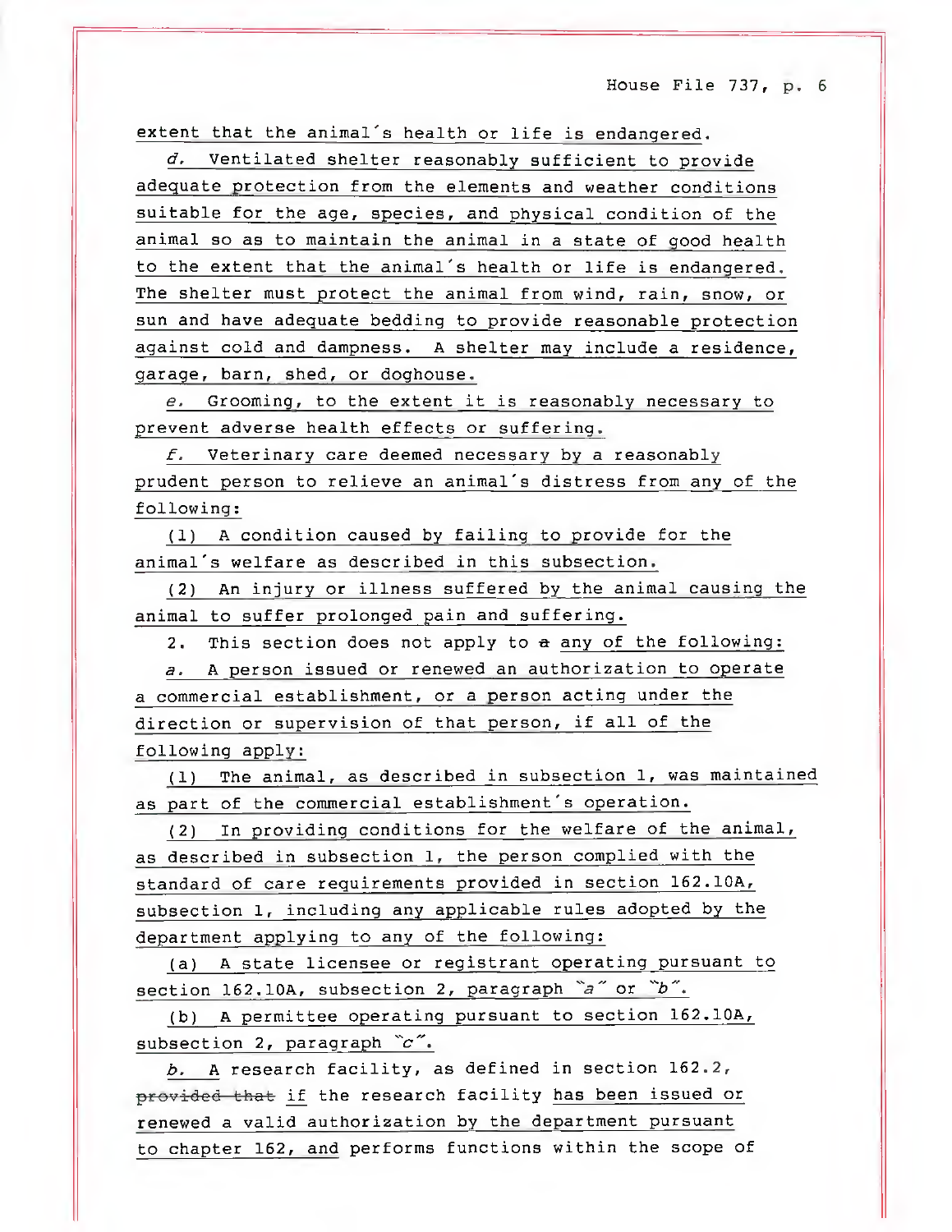accepted practices and disciplines associated with the research facility.

3. A person who negligently or intentionally commits the offense of animal neglect that does not cause injury, serious injury, or death to an animal is guilty of a simple misdemeanor. A person who intentionally commits the offense of animal neglect which results in serious injury to or the death of an animal is guilty of a serious misdemeanor.

4. A person who commits animal neglect that causes injury, other than serious injury or death, to an animal is guilty of a serious misdemeanor.

5. A person who commits animal neglect that causes serious injury or death to an animal is guilty of an aggravated misdemeanor.

6. Notwithstanding subsection 5, a person who commits animal neglect that causes serious injury or death to an animal is guilty of a class "D" felony if the person has been previously convicted of animal abuse pursuant to section 717B.2, animal neglect punishable as a serious misdemeanor or aggravated misdemeanor pursuant to this section, animal torture pursuant to section 717B.3A, injury to or interference with a police service dog pursuant to section 717B.9, bestiality pursuant to section 717C.1, or an act involving a contest event prohibited in section 717D.2.

Sec. 7. Section 717B.3A, Code 2020, is amended to read as follows:

717B.3A Animal mistreatment — animal torture — penalties.

1. A person is quilty of animal torture, regardless of whether the person is the owner of the animal, if the person intentionally or knowingly inflicts upon the on an animal severe and prolonged or repeated physical pain with a depraved or sadistic intent to cause prolonged suffering that causes the animal's serious injury or death.

2. This section shall not apply to any of the following:

a. A person acting to carry out an order issued by a court.

b. A licensed veterinarian practicing veterinary medicine as provided in chapter 169.

 $c.$  A person carrying out a practice that is consistent with animal husbandry practices.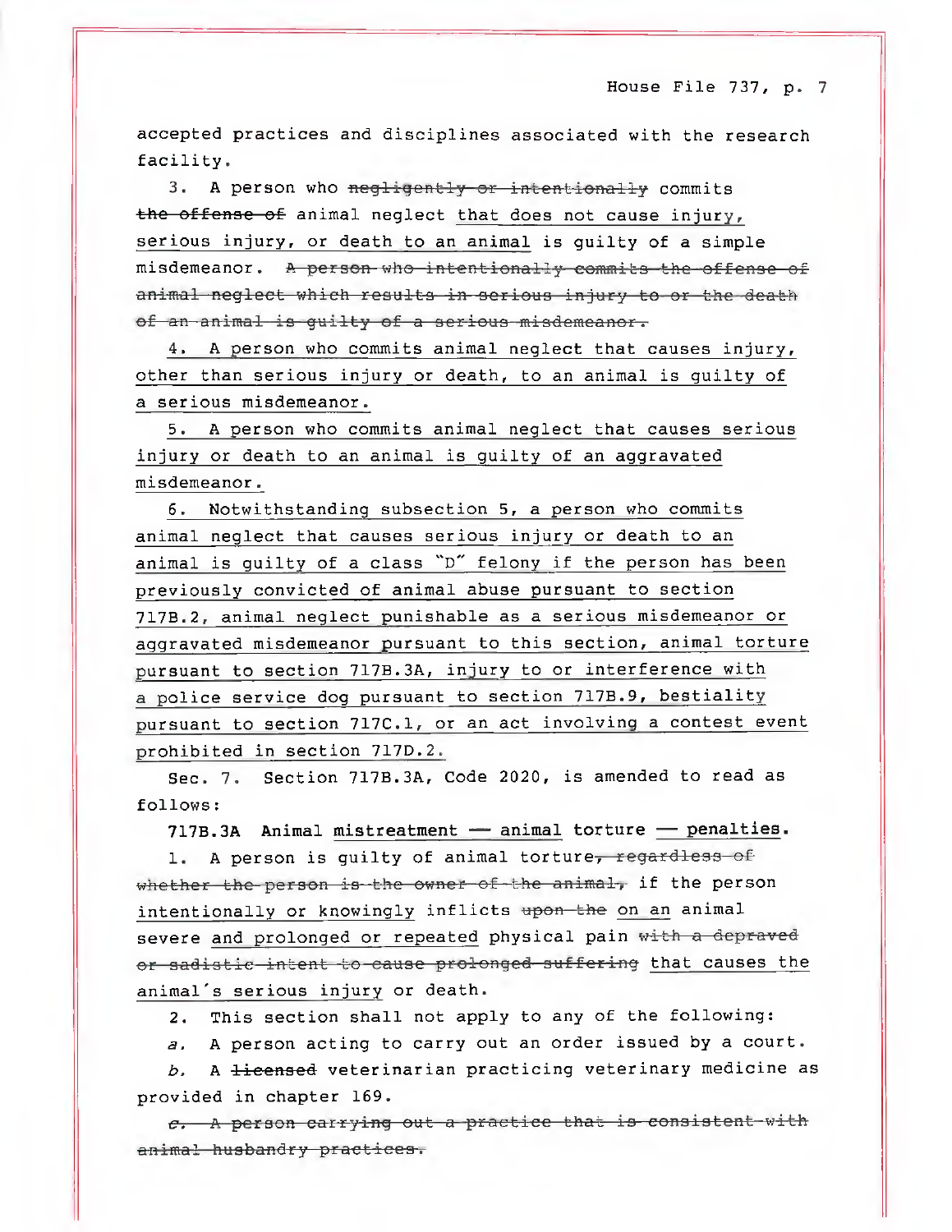$d_r$  c. A person acting in order to carry out another provision of law which allows the conduct.

 $e$ . A person taking, hunting, trapping, or fishing for a wild animal as provided in chapter 481A.

 $\epsilon$ , e. A person acting to protect the person's property from a wild animal as defined in section 481A.1.

 $g_r$  f. A person acting to protect a person from  $\frac{1}{2}H^2$ bodily harm or death caused by a wild animal as defined in section 481A.1.

 $h_r$  g. A person reasonably acting reasonably to protect the person's property from damage caused by an unconfined animal.

 $\frac{1}{2}$ , h. A person reasonably acting reasonably to protect a person from injury bodily harm or death caused by an unconfined animal.

 $\dot{\tau}$ , i, A local authority reasonably acting reasonably to destroy euthanize an animal, if at the time of the destruction euthanasia, the owner of the animal is absent or unable to care for the animal, and the animal is permanently distressed by disease or injury to a degree that would result in severe and prolonged suffering.

 $k$ - j. A research facility, as defined in section 162.2, provided that if the research facility has been issued or renewed a valid authorization by the department pursuant to chapter 162, and the research facility performs functions within the scope of accepted practices and disciplines associated with the research facility.

 $k$ , An act required to be carried out by a commercial establishment to care for an animal in its possession or under its control as described in section 162.10A, subsection 1, provided that the commercial establishment complies with applicable standard of care requirements pursuant to subsections 1 and 2 of that section.

3. a. The following shall apply to a person who commits animal torture:

(1) For the first conviction, the person is guilty of an aggravated misdemeanor. The sentencing order shall provide that the person submit to psychological evaluation and treatment according to terms required by the court. The costs of the evaluation and treatment shall be paid by the person.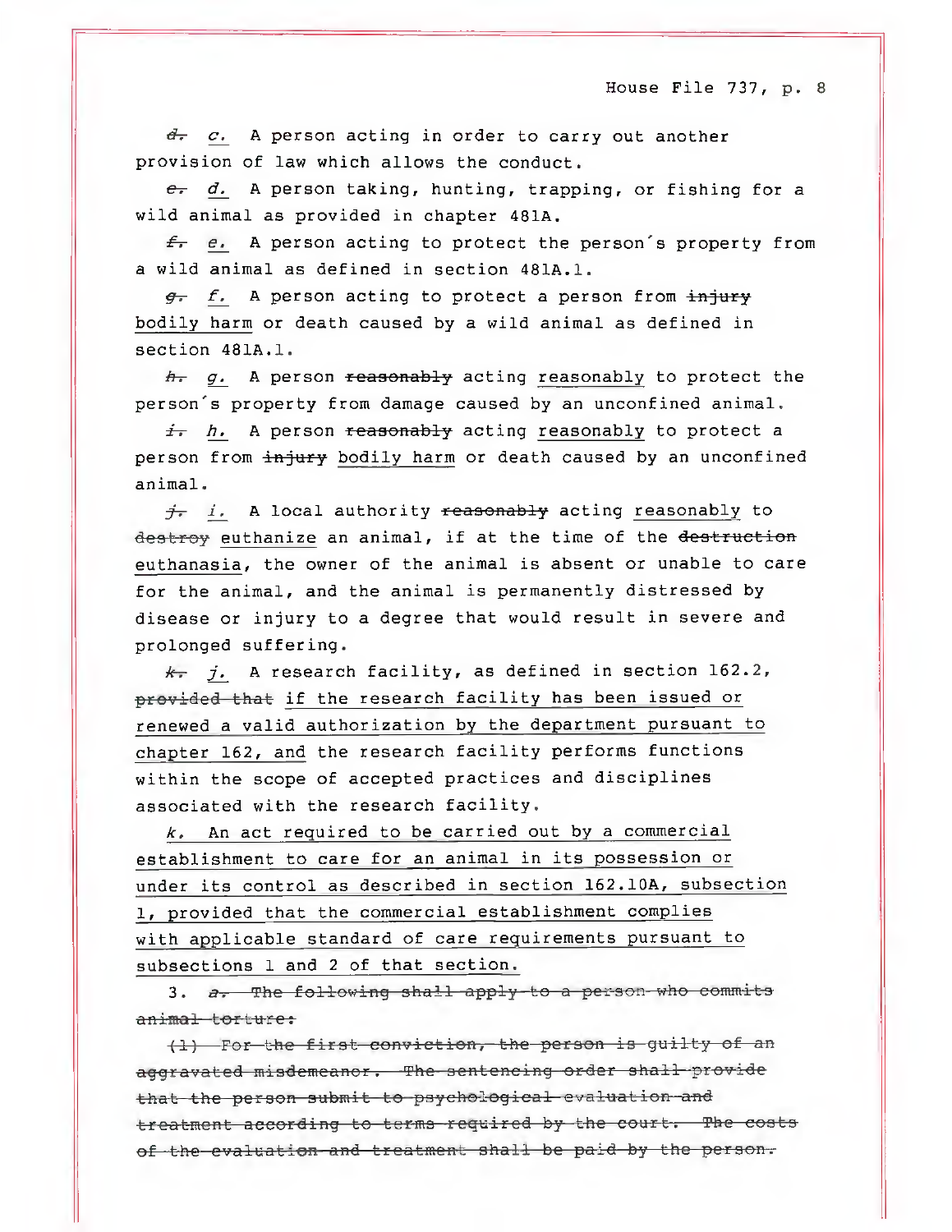In addition, the sentencing order shall provide that the person complete a community work requirement, which may include a work requirement performed at an animal shelter or pound, as defined in section 162.2, according to terms required by the court.

(2) For a 3ccond or 3ub3equent conviction, the person is quilty of a class "D" felony. The sentencing order shall provide that the per3on Submit to psychological evaluation and treatment according to terms required by the court. The costs of the psychological evaluation and treatment shall be paid-by the person.

 $b<sub>r</sub>$  The juvenile court shall have exclusive original jurisdiction in a proceeding concerning a child who is alleged to have committed animal torture, in the manner provided in section 232.8. The juvenile court shall not waive jurisdiction in a proceeding concerning such an offense alleged to have been committed by a child under the age of seventeen.

4. A person who commits animal torture is guilty of an aggravated misdemeanor.

5. Notwithstanding subsection 4, a person who commits animal torture is guilty of a class "D" felony if the person has previously been convicted of committing animal abuse pursuant to section 717B.2, animal neglect punishable as a serious misdemeanor or aggravated misdemeanor pursuant to section 717B.3, animal torture pursuant to this section, injury to or interference with a police service dog pursuant to section 717B.9, bestiality pursuant to section 717C.1, or an act involving a contest event prohibited in section 717D.2.

Sec. 8. NEW SECTION. 717B.3B Animal mistreatment — court order — evaluation and treatment.

1. At the time of a person's conviction for committing a public offense constituting animal mistreatment, a court may enter an order requiring the person to undergo a psychological or psychiatric evaluation and to undergo any treatment that the court determines to be appropriate after due consideration of the evaluation.

2. Notwithstanding subsection 1, the court shall enter an order described in that subsection, if the convicted person is any of the following:

a, A juvenile.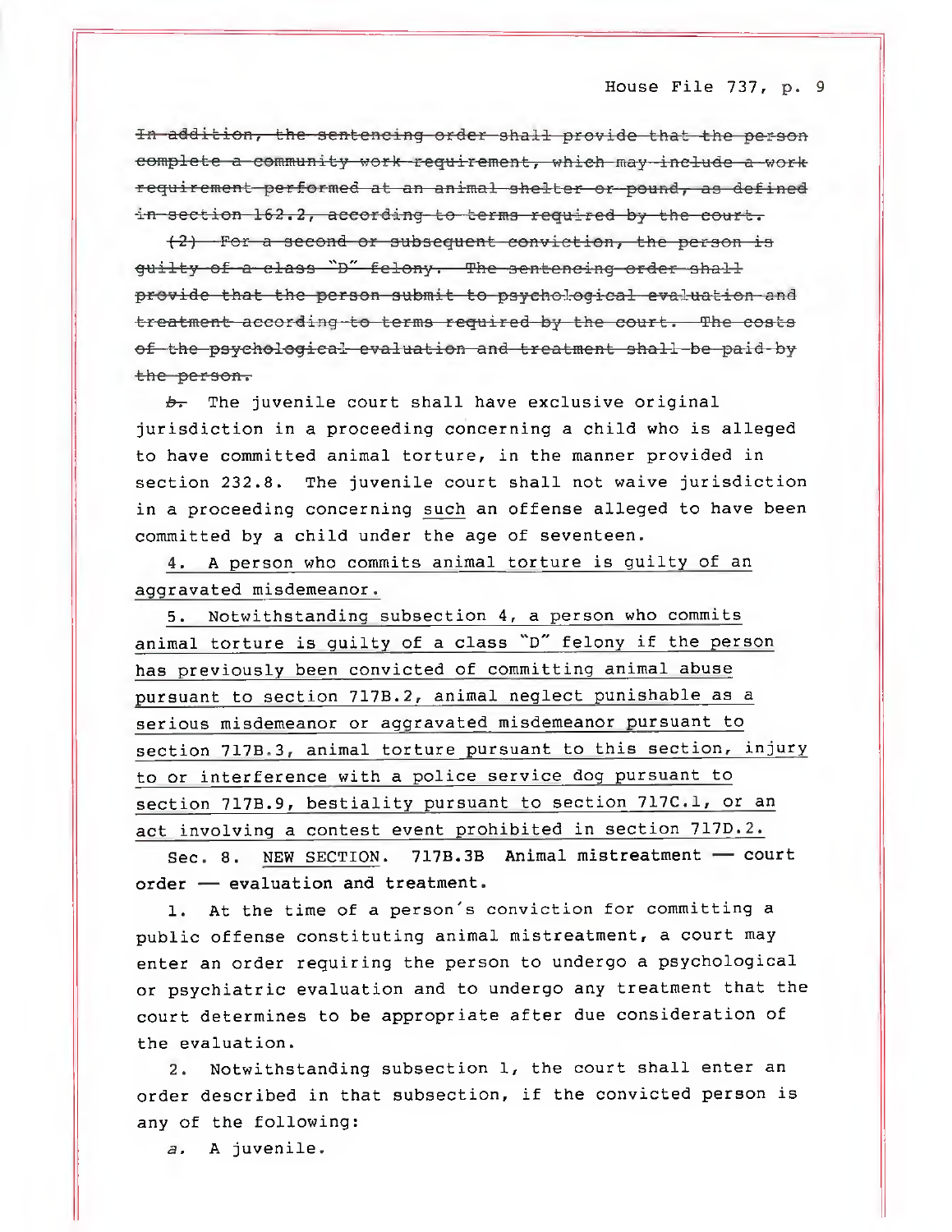b. An adult convicted of animal abuse punishable as an aggravated misdemeanor or class "D" felony pursuant to section 717B.2, animal neglect punishable as an aggravated misdemeanor or class "D" felony pursuant to section 717B.3, or animal torture pursuant to section 717B.3A.

3. The costs of undergoing a psychological or psychiatric evaluation and undergoing any treatment ordered by the court shall be borne by the convicted person, unless the person is a juvenile.

4. An order made under this section is in addition to any other order or sentence of the court.

5. Any violation of the court order shall be punished as contempt of court pursuant to chapter 665.

Sec. 9. Section 717B.8, Code 2020, is amended to read as follows:

717B.8 Abandonment of cats and dogs — penalties.

1. A person who has ownership commits animal abandonment if the person owns or has custody of a cat or dog shall not abandon the cat or dog, except the person may deliver and relinquishes all rights in and duties to care for the cat or dog.

2. This section does not apply to any of the following:

a. The delivery of a cat or dog to another person who will accept ownership and custody or the person may deliver of the cat or dog.

b, The delivery of a cat or dog to an animal shelter or pound as defined in section 162.2 that has been issued or renewed a valid authorization by the department under chapter 162.

 $c$ . A person who relinquishes custody of a cat at a location in which the person does not hold a legal or equitable interest, if previously the person had taken custody of the cat at the same location and provided for the cat's sterilization by a veterinarian.

3.  $a$ . A person who  $\overline{v}$  idential section commits animal abandonment that does not cause injury or death to an animal is guilty of a simple misdemeanor.

b. A person who commits animal abandonment that causes injury other than serious injury or death to an animal is guilty of a serious misdemeanor.